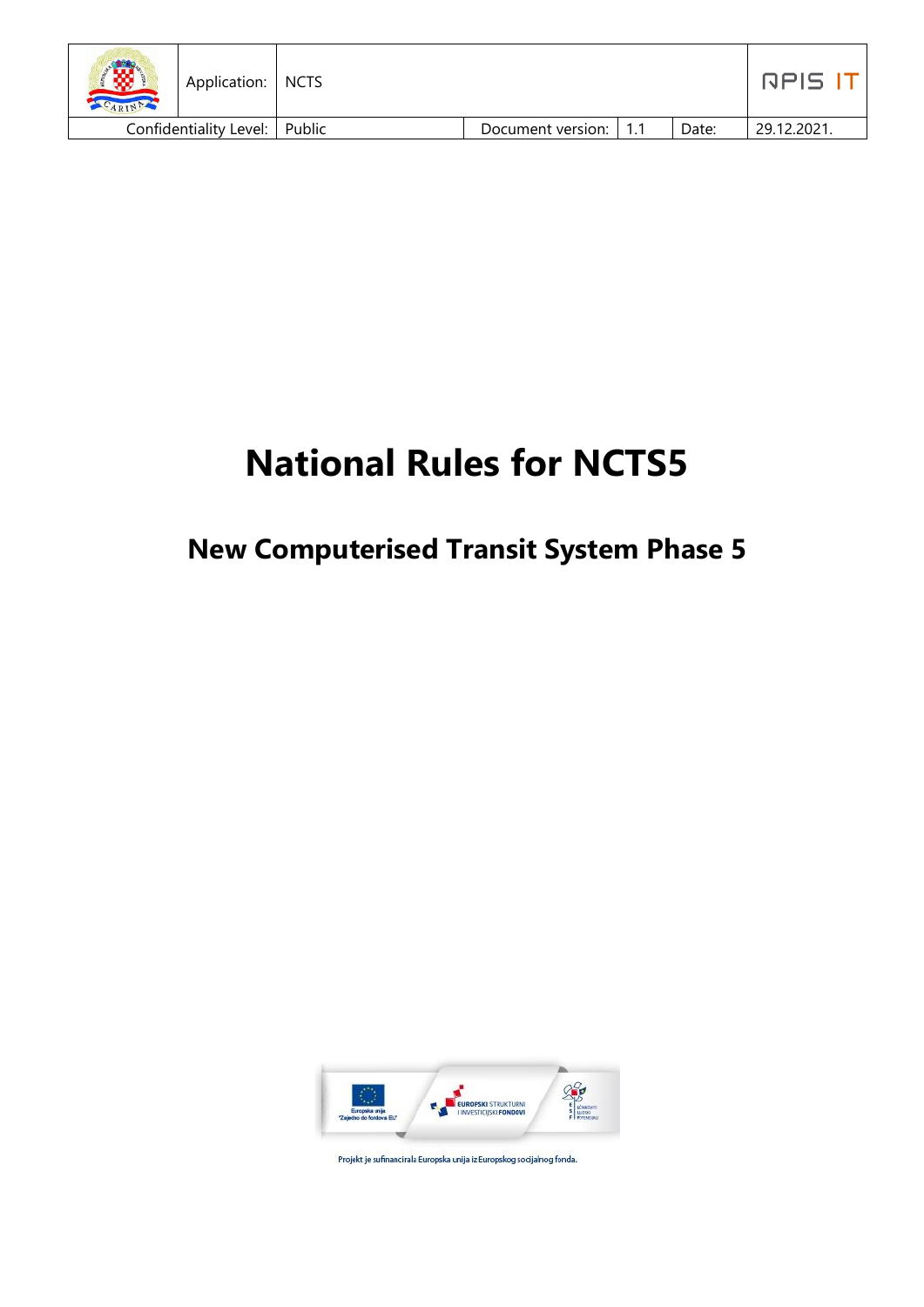| <u>/w</u><br>ARINE | Application:   NCTS    |          |                       |       | RPIS 1      |
|--------------------|------------------------|----------|-----------------------|-------|-------------|
|                    | Confidentiality Level: | l Public | Document version: 1.1 | Date: | 29.12.2021. |

#### **Development / Modification:**

| Version | Description     | Responsible    | Organisational unit | Date        |
|---------|-----------------|----------------|---------------------|-------------|
| 1.0     | Initial version | <b>APIS IT</b> | Service for ISCU    | 29.12.2021. |
| 1.1     | NR0005 updated  | <b>APIS IT</b> | Service for ISCU    |             |
|         |                 |                |                     |             |
|         |                 |                |                     |             |
|         |                 |                |                     |             |

#### **Reviewed by:**

| Version | Responsible         | Organisational <sup>y</sup><br>unit | Date of<br>review        |
|---------|---------------------|-------------------------------------|--------------------------|
| .       | APIS<br>$\sim$<br>. |                                     | 2023<br>12.ZUZ 1.<br>--- |

#### **Validated by:**

| Version | Responsible  | Signature | Function/ Organisational unit                                                                                                                                       | Date of<br>validation |
|---------|--------------|-----------|---------------------------------------------------------------------------------------------------------------------------------------------------------------------|-----------------------|
| 1.1     | Nenad Fonjak |           | Head of Service for Application Solutions,<br>Customs and Excise Records and Statistics<br>(Customs Administration/Central<br>Office/Sector for Information System/ | 30.12.2021.           |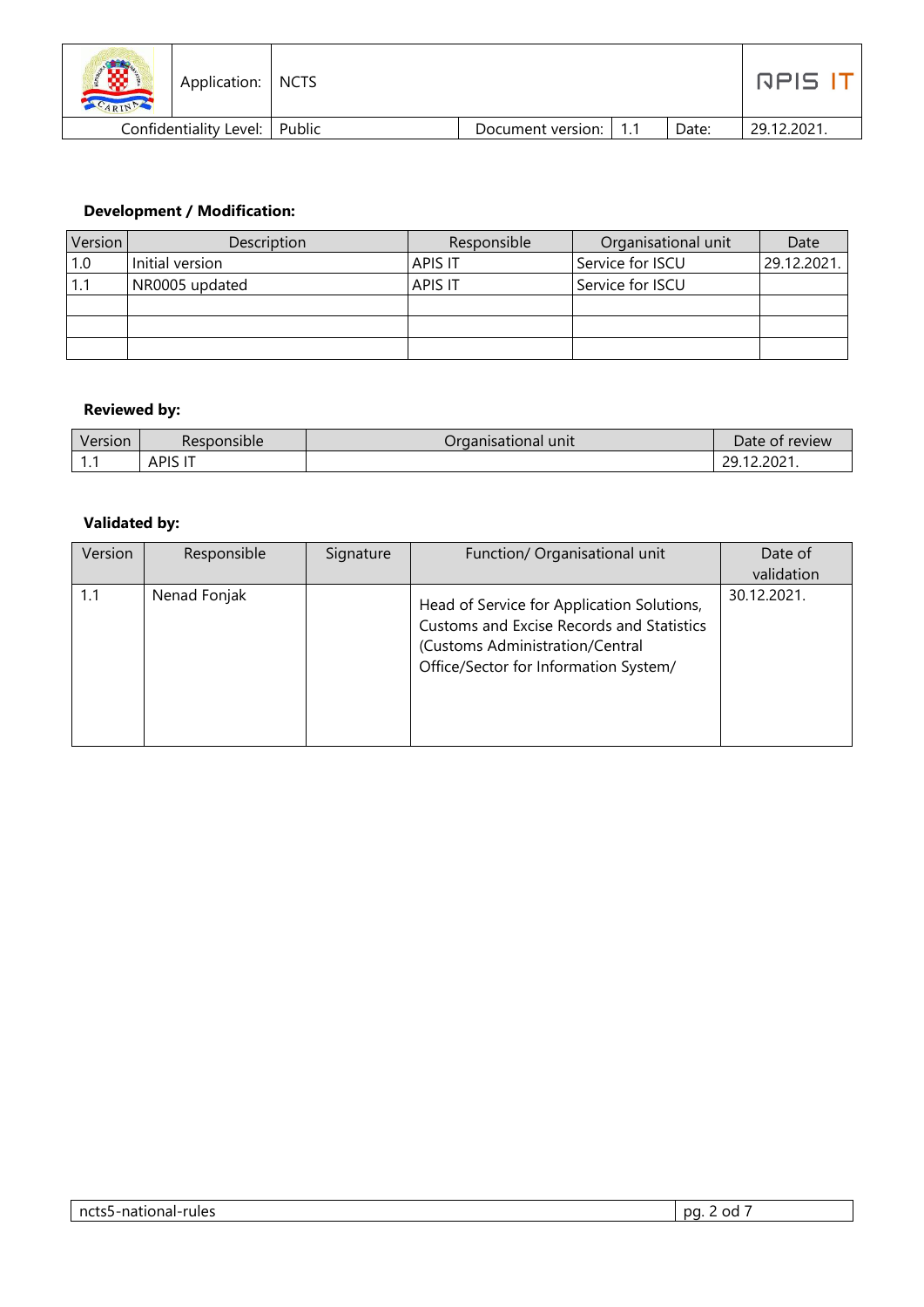| <b>CRES</b><br>ARIN | Application:   NCTS             |                         |       | <b>RPIS</b> |
|---------------------|---------------------------------|-------------------------|-------|-------------|
|                     | Confidentiality Level:   Public | Document version:   1.1 | Date: | 29.12.2021. |

# **CONTENT:**

| 1.1.<br>1.2.<br>1.3. |                                                                                      |  |
|----------------------|--------------------------------------------------------------------------------------|--|
|                      |                                                                                      |  |
| 2.1.                 |                                                                                      |  |
| 2.2.                 |                                                                                      |  |
| 2.3.                 |                                                                                      |  |
| 2.4.                 |                                                                                      |  |
| 2.5.                 |                                                                                      |  |
| 2.6.                 |                                                                                      |  |
| 2.7.                 |                                                                                      |  |
| 2.8.                 |                                                                                      |  |
| 2.9.                 |                                                                                      |  |
| 2.10.                | NR0010 – Verification of ACR authorisation for simplified procedure at departure  6  |  |
| 2.11.                |                                                                                      |  |
| 2.12.                |                                                                                      |  |
| 2.13.                |                                                                                      |  |
| 2.14.                | NR0014 – Verification of ACE authorisation for simplified procedure at destination 7 |  |
|                      |                                                                                      |  |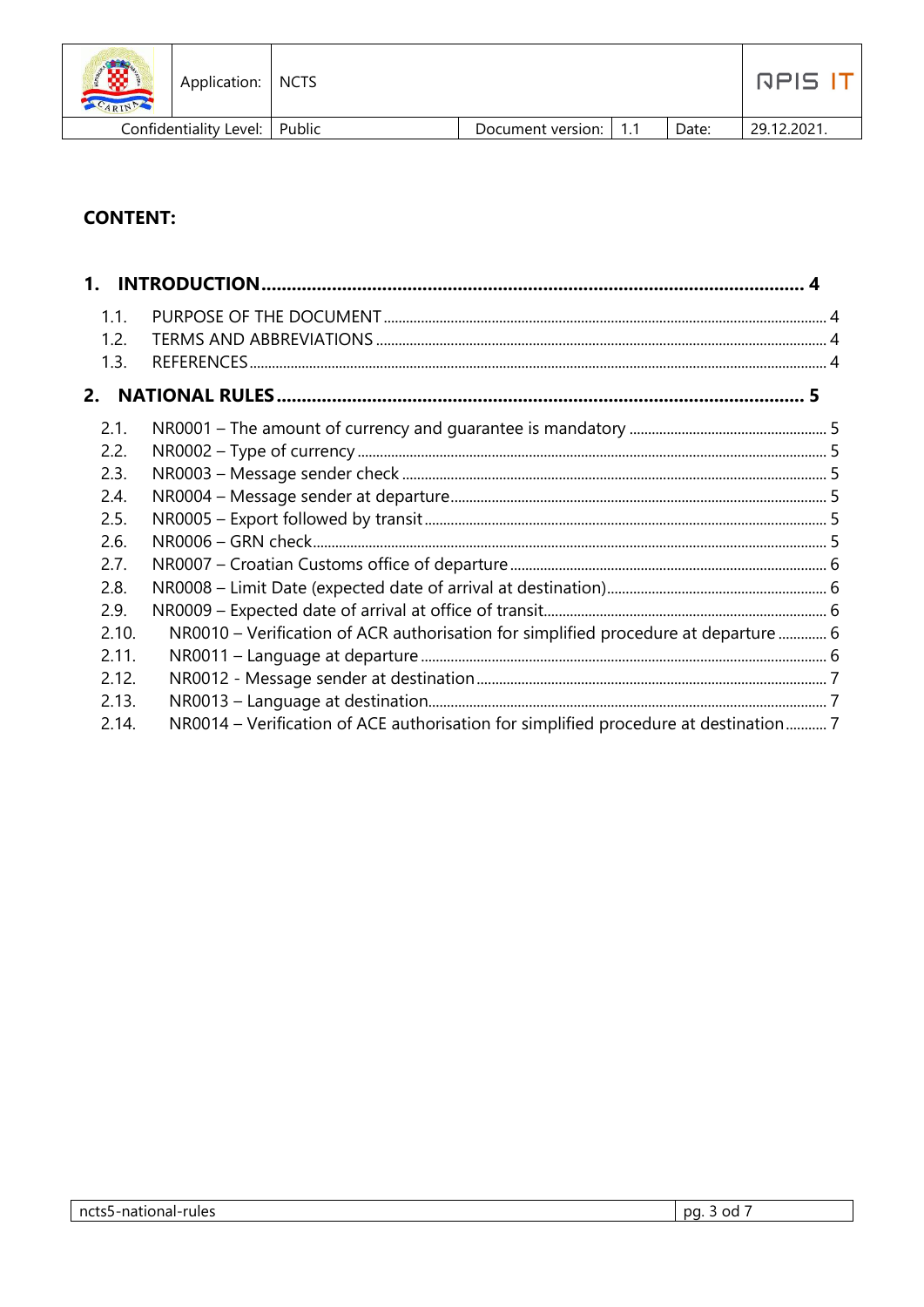| <b>SERV</b><br>юх<br>CARINA | Application:   NCTS             |                         |       | RPIS IT    |
|-----------------------------|---------------------------------|-------------------------|-------|------------|
|                             | Confidentiality Level:   Public | Document version:   1.1 | Date: | 29.12.2021 |

# <span id="page-3-0"></span>**1. INTRODUCTION**

#### <span id="page-3-1"></span>**1.1. PURPOSE OF THE DOCUMENT**

The document contains the information needed to check national rules and conditions on incoming external domain messages.

#### <span id="page-3-2"></span>**1.2. TERMS AND ABBREVIATIONS**

| TERM/ABBREVIATION | EXPLANATION   |
|-------------------|---------------|
| <b>NRxxxx</b>     | National rule |
|                   |               |
|                   |               |

#### <span id="page-3-3"></span>**1.3. REFERENCES**

| <b>REFERENCE</b> | <b>DOCUMENT</b>                                        | <b>VERSION</b> |
|------------------|--------------------------------------------------------|----------------|
| <b>DDCOM</b>     | DESIGN DOCUMENT FOR COMMON OPERATIONS AND              | 20.20          |
|                  | <b>METHODS</b>                                         |                |
|                  | DDCOM-Main Document-SfA-y20.20.docx                    |                |
| APP-C            | Appendix C: NCTS Codelists                             | 5.14           |
|                  | DDNTA_APP_C-v5.14_CSRD2_NCTS-P5_Export(en)_Valid_2020- |                |
|                  | 09-06_(2020-07-23)-v1·15.xlsx                          |                |
| APP-K            | Appendix K: Rules and Conditions Mapping               | 5.14           |
|                  | DDNTA_APP_K-v5.14-SfA.xlsx                             |                |
| APP-Q2           | Appendix Q2: Technical Message Structure               | 5.14           |
|                  | DDNTA_APP_Q2-v5.14-SfA.pdf                             |                |
| APP-Q2-RC        | Appendix Q2: Technical Message Structure               | 5.14           |
|                  | DDNTA_APP_Q2 R_C-v5.14-SfA.xlsx                        |                |
| APP-R            | Appendix R: XML Mapping                                | 5.14           |
|                  | DDNTA_APP_R-v5.14-SfA.pdf                              |                |
| APP-Y            | Appendix Y: Data Groups & Transaction Hierarchy        | 5.14           |
|                  | DDNTA_APP_Y-v5.14-SfA.pdf                              |                |
| APP-Z            | Appendix Z: Data Items                                 | 5.14           |
|                  | DDNTA_APP_Z-v5.14-SfA.pdf                              |                |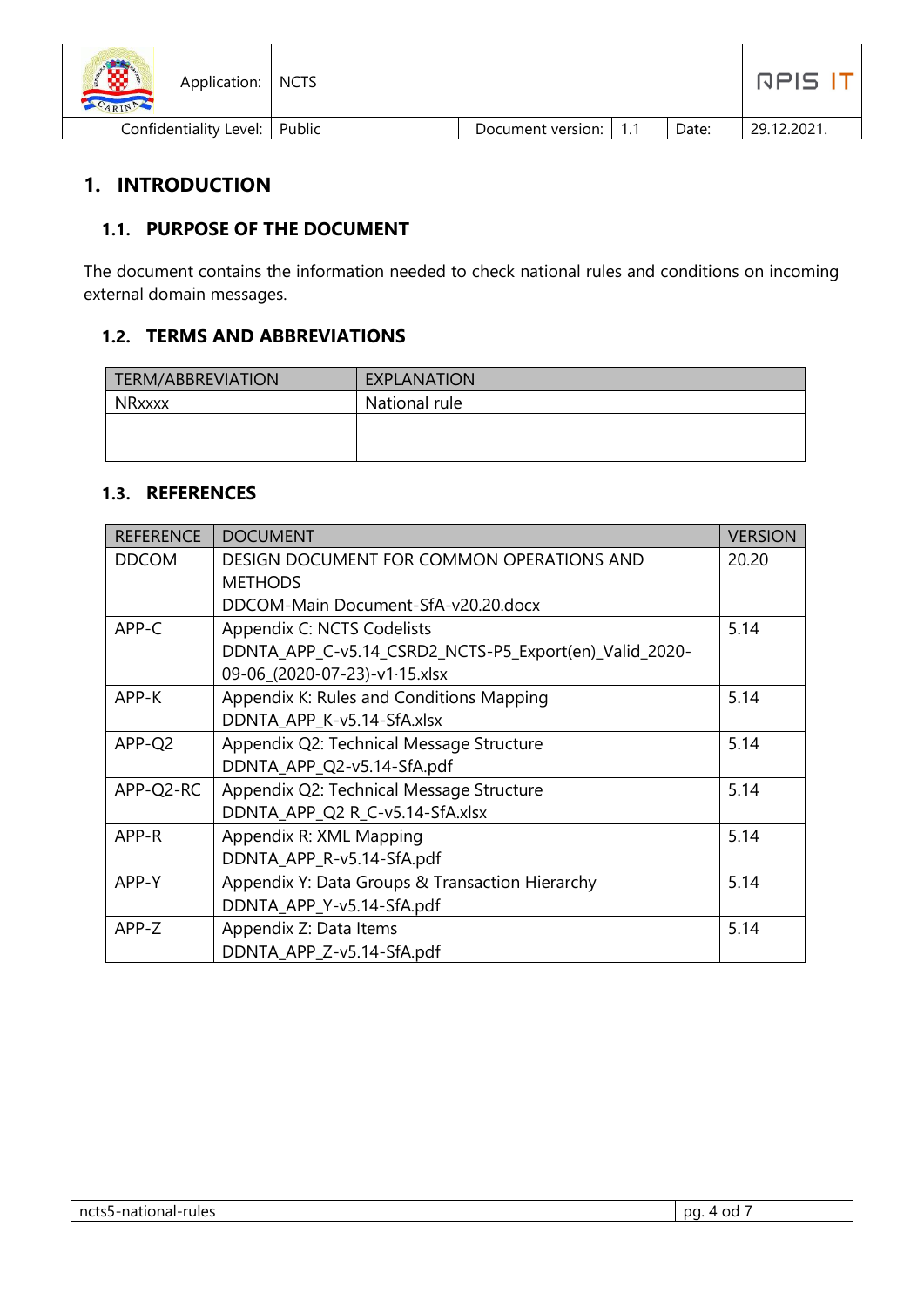| 19790<br>Application:   NCTS<br>ARIN |                   |     |       | RPIS.       |
|--------------------------------------|-------------------|-----|-------|-------------|
| Confidentiality Level:   Public      | Document version: | 1.1 | Date: | 29.12.2021. |

# <span id="page-4-0"></span>**2. NATIONAL RULES**

#### <span id="page-4-1"></span>**2.1. NR0001 – The amount of currency and guarantee is mandatory**

| <b>NR0001</b>                                        | <b>CC015C, CC013C</b> |
|------------------------------------------------------|-----------------------|
| Data                                                 |                       |
| /*/Guarantee/GuaranteeRefference/ammountToBeCoveredi |                       |
| /*/Guarantee/GuaranteeRefference/currency            |                       |
| is required.                                         |                       |

# <span id="page-4-2"></span>**2.2. NR0002 – Type of currency**

| <b>NR0002</b>                                                          | CC015C, CC013C |
|------------------------------------------------------------------------|----------------|
| Value of data /*/Guarantee/GuaranteeRefference/currency must be 'EUR'. |                |

#### <span id="page-4-3"></span>**2.3. NR0003 – Message sender check**

| <b>NR0003</b> | CC015C, CC013C, CC014C, CC054C, CC141C, CC170C, CC007C, CC044C                                   |
|---------------|--------------------------------------------------------------------------------------------------|
|               | Message sender (ZIISC_Sender) must be recorded in the message, ie. must be identical to the data |

/\*/messageSender.

#### <span id="page-4-4"></span>**2.4. NR0004 – Message sender at departure**

| <b>NR0004</b>                                       | CC015C, CC013C, CC014C, CC054C, CC170C |  |  |  |
|-----------------------------------------------------|----------------------------------------|--|--|--|
| Message sender (ZIISC_Sender) must be identical to  |                                        |  |  |  |
| /*/HolderOfTransitProcedure/identificationNumber or |                                        |  |  |  |
| /*/Representative/identificationNumber              |                                        |  |  |  |

# <span id="page-4-5"></span>**2.5. NR0005 – Export followed by transit**

| <b>NR0005</b>                                                                                                                                                                                        | $ $ CC013C |
|------------------------------------------------------------------------------------------------------------------------------------------------------------------------------------------------------|------------|
| If transit declaration recorded in the system contains at least one previous document of type 'N830'<br>THEN declaration amendment (CC013C) must also contain at least one previous document of type |            |
| W830'(/*/Consignment/PreviousDocument/type)                                                                                                                                                          |            |

/\*/Consignment/HouseConsignment/PreviousDocument/type).

# <span id="page-4-6"></span>**2.6. NR0006 – GRN check**

| <b>NR0006</b>                                                                     | CC015C, CC013C |
|-----------------------------------------------------------------------------------|----------------|
| Data /*/Guarantee/GuaranteeReference/GRN must not be repeated in the declaration. |                |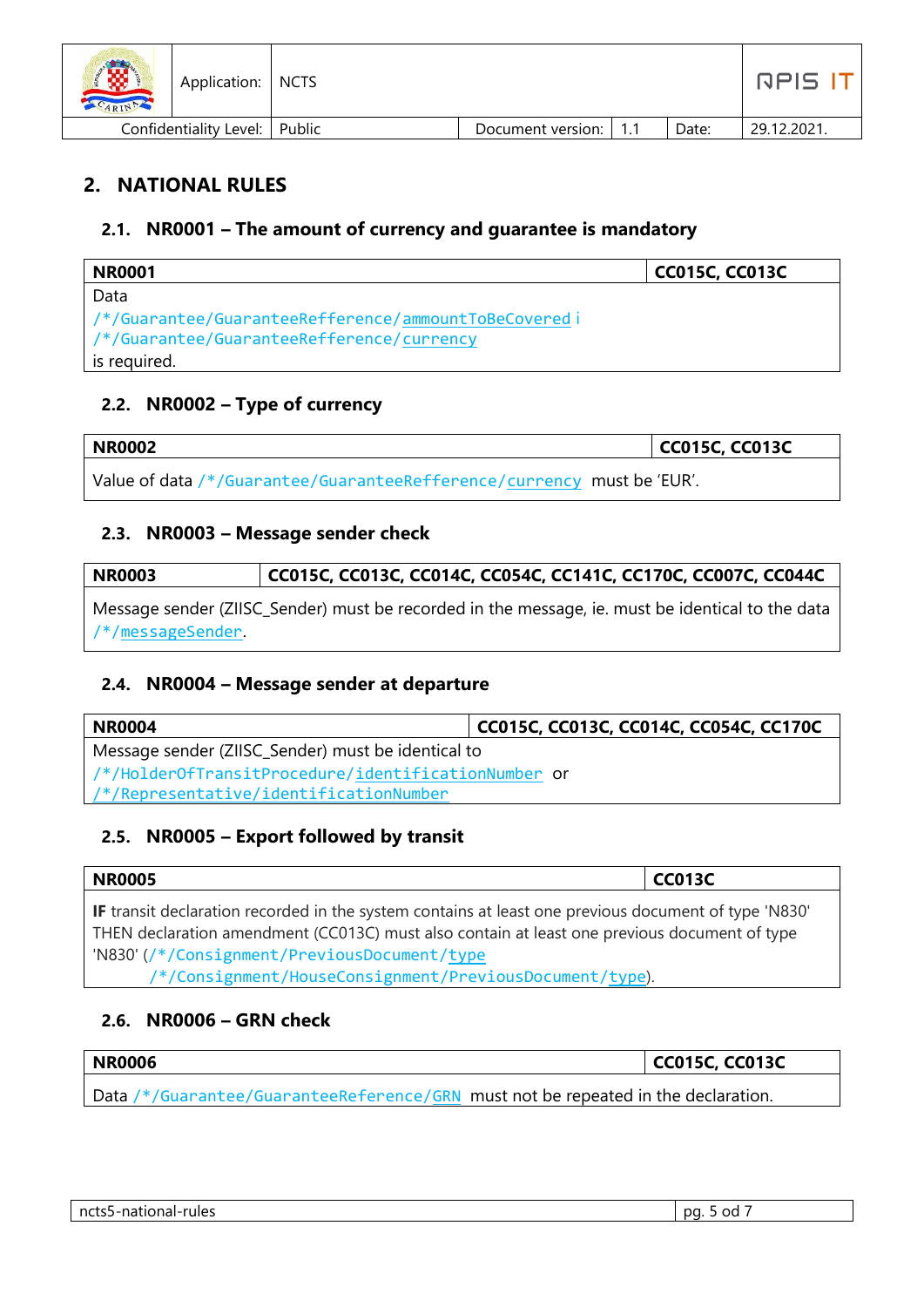| <b>ALL</b><br>Application:   NCTS |                         |       | ה הם ה      |
|-----------------------------------|-------------------------|-------|-------------|
| Confidentiality Level:   Public   | Document version:   1.1 | Date: | 29.12.2021. |

#### <span id="page-5-0"></span>**2.7. NR0007 – Croatian Customs office of departure**

| NR0007                                        | <b>CC015C, CC013C</b> |
|-----------------------------------------------|-----------------------|
| Data                                          |                       |
| /*/CustomsOfficeOfDeparture/referenceNumber   |                       |
| must have value 'HR' in first two characters. |                       |

#### <span id="page-5-1"></span>**2.8. NR0008 – Limit Date (expected date of arrival at destination)**

| <b>NR0008</b>                                                                                    | CC015C, CC013C |
|--------------------------------------------------------------------------------------------------|----------------|
| <b>IF</b> data $/*/TransitOperation/limitDate$ is specified                                      |                |
| THEN it must be greater than or equal to the current date and must be in the current or the next |                |
| year.                                                                                            |                |

#### <span id="page-5-2"></span>**2.9. NR0009 – Expected date of arrival at office of transit**

| <b>NR0009</b>                                                                                    | <b>CC015C,CC013C</b> |
|--------------------------------------------------------------------------------------------------|----------------------|
| IF data /*/CustomsOfficeOfTransit(Declared)/arrivalDateAndTime(Estimated)                        |                      |
| is declared                                                                                      |                      |
| THEN it must be greater than or equal to the current date and must be in the current or the next |                      |
| year and it must be less than or equal to the data /*/TransitOperation/limitDate if that data    |                      |
| is specified.                                                                                    |                      |

# <span id="page-5-3"></span>**2.10. NR0010 – Verification of ACR authorisation for simplified procedure at departure**

| <b>NR0010</b>                                                                                                               | <b>CC015C, CC013C</b> |
|-----------------------------------------------------------------------------------------------------------------------------|-----------------------|
| Data group /*/Authorisation must not contain more than one ACR authorisation.                                               |                       |
| <b>IF</b> data group $/*/$ Authorisation contains exactly one ACR authorisation (simplified procedure)                      |                       |
| <b>THEN</b>                                                                                                                 |                       |
| 1. that authorisation /*/Authorisation/referenceNumber must be valid                                                        |                       |
| (which is determined by the query into CRS system)                                                                          |                       |
| 2. declaration must not contain commodity codes<br>/*/Consignment/HouseConsignment/ConsignmentItem/Commodity/CommodityCode/ |                       |

#### <span id="page-5-4"></span>**2.11. NR0011 – Language at departure**

 harmonizedSystemSubheadingCode prohibited by that authorisation.

| <b>NR0011</b>                                                                   | CC015C, CC013C |
|---------------------------------------------------------------------------------|----------------|
| Data /*/TransitOperation/communicationLanguageAtDeparture must have value 'HR'. |                |